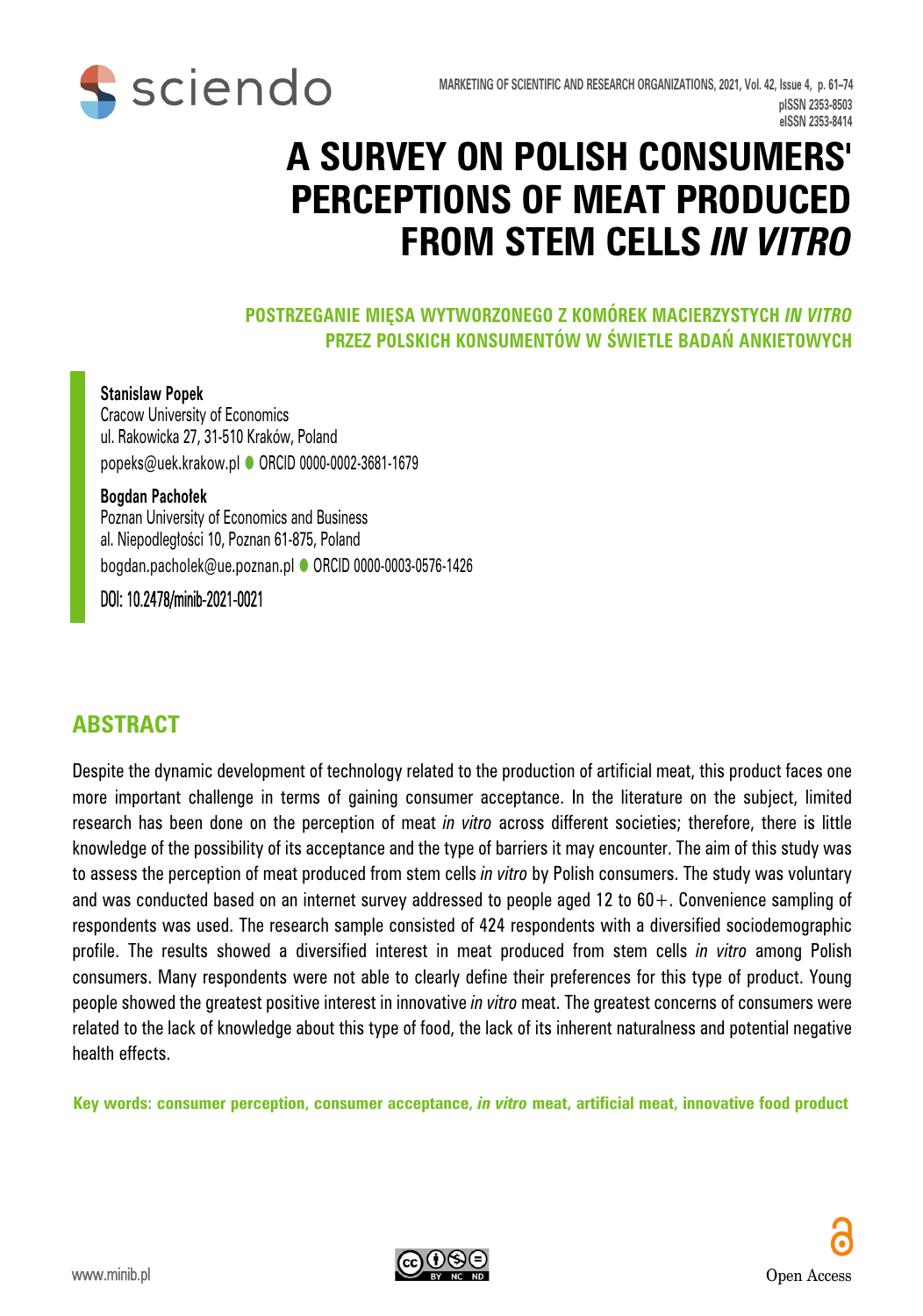## **ARSTRAKT**

Pomimo dynamicznego rozwoju technologii związanej z produkcją sztucznego mięsa, przed tym produktem stoi jeszcze jedno ważne wyzwanie, jakim jest akceptacja konsumentów. W literaturze przedmiotu istnieją ograniczone badania dotyczące postrzegania mięsa *in vitro* przez różne społeczeństwa, dlatego wiedza na temat możliwości jej akceptacji i rodzaju barier jest niewielka. Celem niniejszych badań była ocena percepcji mięsa wyprodukowanego z komórek macierzystych *in vitro* przez polskich konsumentów. W badaniu wykorzystano ankietę jako metodę badawczą. Badanie miało charakter dobrowolny i zostało przeprowadzone na podstawie ankiety internetowej skierowanej do osób w wieku od 12 do 60+. Zastosowano procedurę ochotniczego doboru respondentów. Próba badawcza liczyła 424 respondentów o zróżnicowanym profilu społeczno-demograficznym. Wyniki badań wykazały zróżnicowane zainteresowanie wśród polskich konsumentów mięsem produkowanym z komórek macierzystych *in vitro*. Respondenci nie byli w stanie jednoznacznie określić swoich preferencji dla tego typu produktu. Młodzież najbardziej pozytywnie zainteresowała się innowacyjnym mięsem *in vitro*. Największe obawy konsumentów dotyczyły braku wiedzy na temat tego rodzaju żywności, braku wrodzonej jej naturalności oraz potencjalnych negatywnych skutków zdrowotnych.

**Słowa kluczowe: percepcja konsumentów, akceptacja konsumentów, mięso** *in vitro***, sztuczne mięso, innowacyjny produkt spożywczy**

JEL: D12, D91, D19, 039

# **Introduction**

The growth of the world population and the increasing income of societies in recent years have contributed to the improvement of the standard of living and thus to the increase of the world consumption of meat (de Boer, Schösler & Aiking, 2014). The UN Food and Agriculture Organization (FAO) estimates that the global demand for meat will increase by 73% between 2010 and 2050 (Gerber et al., 2013). The meat and dairy products market currently plays a very important role in the nutrition of society. Many consumers consider meat products to be a staple in their diets and an important source of nutrients (Verbeke et al., 2010). Slaughtered livestock provides a quarter of the protein and 15% of the energy of the global diet (Alexander et al., 2017). On the other hand, there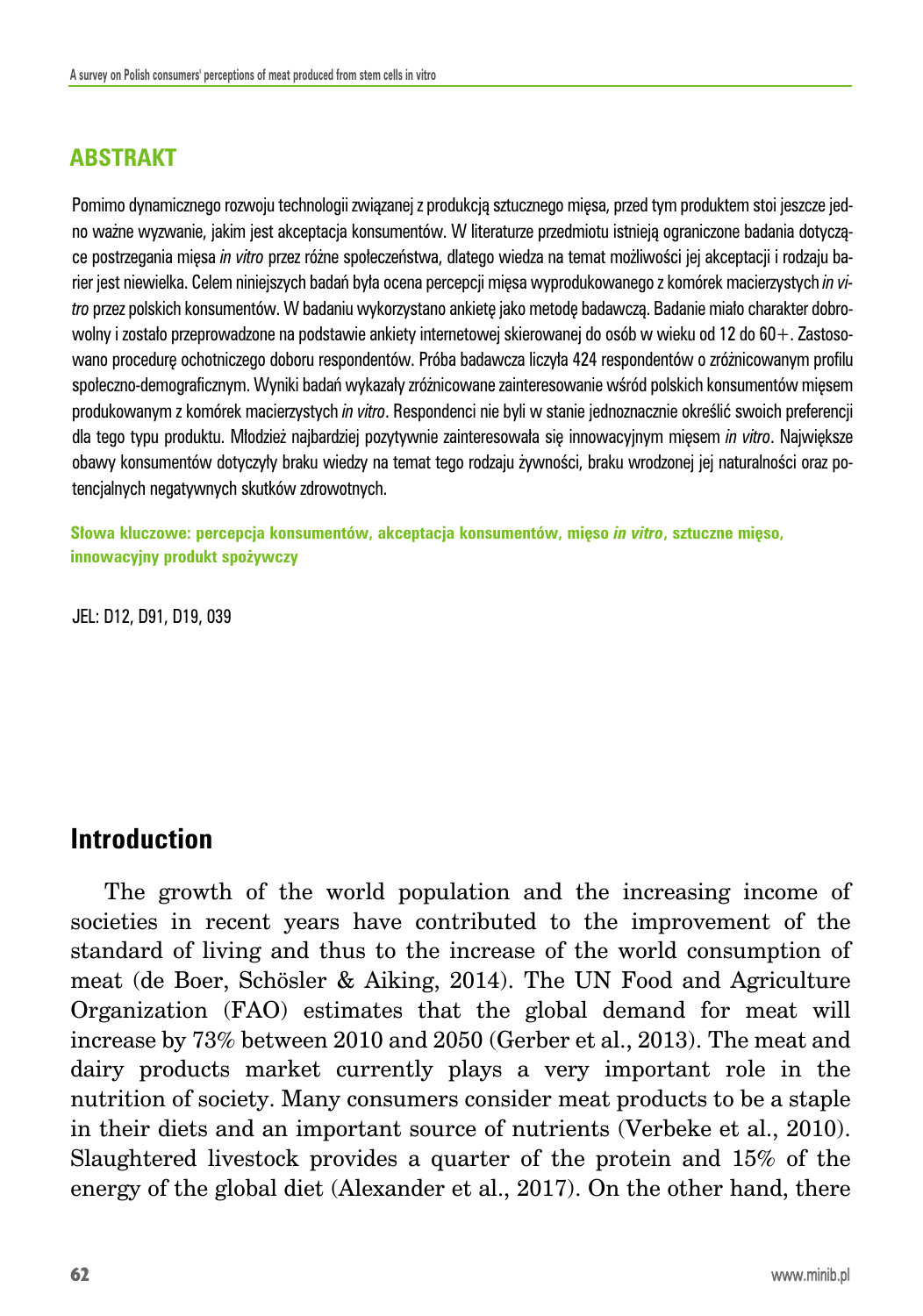is also growing awareness of the society about the negative impact on the environment associated with industrial farming, as well as the negative impact on human health associated with the consumption of meat, mainly red meat. Increasingly frequent global debates, a Greenpeace report, TV stations, and the statement of the International Agency for Research on Cancer on the classification of red meat as carcinogenic for humans emphasize the need to minimize the importance of meat in the diet (Apostolidis & McLeay, 2016).

An alternative approach to reducing the consumption of traditional meat and meat products could involve replacing meat with non-meat products called meat analogues and with meat produced from stem cells. Meat analogues, or imitations of meat, are products composed of ingredients and using methods mimicking a specific type of meat as much as possible, including organoleptic characteristics such as: appearance, texture, color, smell, taste and nutritional properties, without using any meat products or their derivatives in their production. They are produced in various sizes and forms (disks, strips, sheets, etc.), varying from 6 to 20 mm and their fibrous and layered structure resembles that of meat. The bestknown meat analogues are products based on textured protein, including soy, pea or wheat, sea algae, tofu, tempeh, edible insects or 3D printed food. Research shows that meat substitutes have a lower environmental impact — they have lower greenhouse gas emissions, soil exploitation and energy consumption compared to the meat industry; they are also considered healthier for the human body. Despite these many advantages, the market for this type of replacement is small. In the UK and Europe in 2013 it accounted for only 3.6% of the value of the meat market. The low level of acceptance of meat substitutes by consumers may be caused by nutritional neophobia, perceiving these products as lower quality and higher prices compared to traction meat (Apostolidis & McLeay, 2016; Bueschke et al., 2017; Florek, 2014; Jakubczyk, 2017).

Meat from cell cultures (stem cells) is produced by culturing stem cells in a medium that contains the necessary nutrients and a source of energy that allows the cells to reproduce and convert them into muscle cells. The main methods of cell meat production are either the biotechnological technique involving cell culture (the scaffold-based technique) or the tissue engineering technique (the self-organizing technique) (Edelman et al.,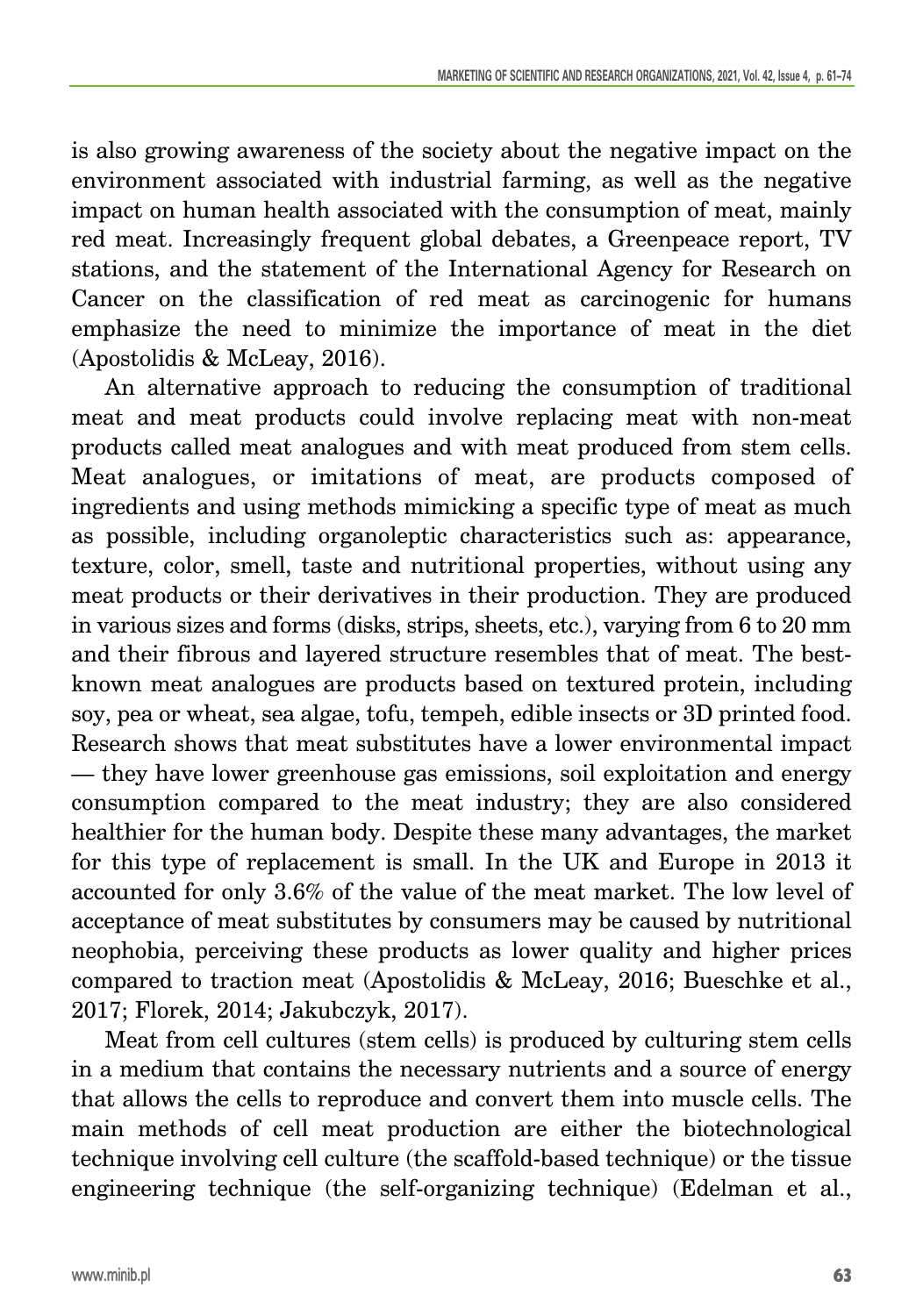2005). The world's first hamburger based on *in vitro* meat from cow stem cells was produced in 2013. It cost \$330,000, currently the same product costs \$50 (Bhat, Kumar and Fayaz, 2015). In 2016, American start-up Memphis Meats created the first meatball made of bovine stem cells, and in 2017, it created artificial poultry meat, which according to a panel tasted exactly like conventional meat. The Maastricht team was able to bring the cost of producing an IVF meat burger down to \$11.36, which is a huge advance and has the potential to bring lab meat to market in the next few years. Cell culture meat can provide healthier, safer and disease-free meat for consumers, eliminating the environmental impact of conventionally produced meat. Even though this idea is only in the early stages of development, it may be a turning point for the food industry (Arshad et al., 2017; Bhat, Kumar & Fayaz, 2015; Hocquette, 2016; Specht et al., 2018; Woll & Böhm, 2018). The Singapore Food Agency (SFA) approved chicken meat obtained from stem cells for sale in 2020 (Ostaszewski, 2020).

Polish consumers are gradually adapting their market behavior to be similar to that which has developed in the societies of countries such as the United States and Japan. This process is conditioned by both universal factors and factors specific to Poland (related to traditions, experience and well-established patterns of behavior). Universal factors (i.e. demographic, economic, psychological, cultural) shape the attitudes and decisions of consumers in the market in a direction convergent with trends in many other countries. Some psychological factors, e.g. innovation, the degree of food neophobia, but also specific reactions under the influence of external stimuli affect the acceptance of food, especially food which is significantly different from its standard version well-known to the consumer. Increasingly often, scientists express the opinion that, compared to psychosocial features, sociodemographic features have a lesser impact on the acceptance of innovative food by consumers (Jeżewska-Zychowicz, 2014).

The key factor determining the development of new products is their quality and safety, which are closely related to the technical quality of the product, aimed at satisfying the food needs and expectations of consumers. The success of a new product on the market depends primarily on its acceptance. This criterion determines whether a new product is in fact an innovation and will be able to survive to the maturity stage, or whether it will be immediately rejected by the market. The aim of the study was to assess the perception of meat produced from stem cells *in vitro* by Polish consumers.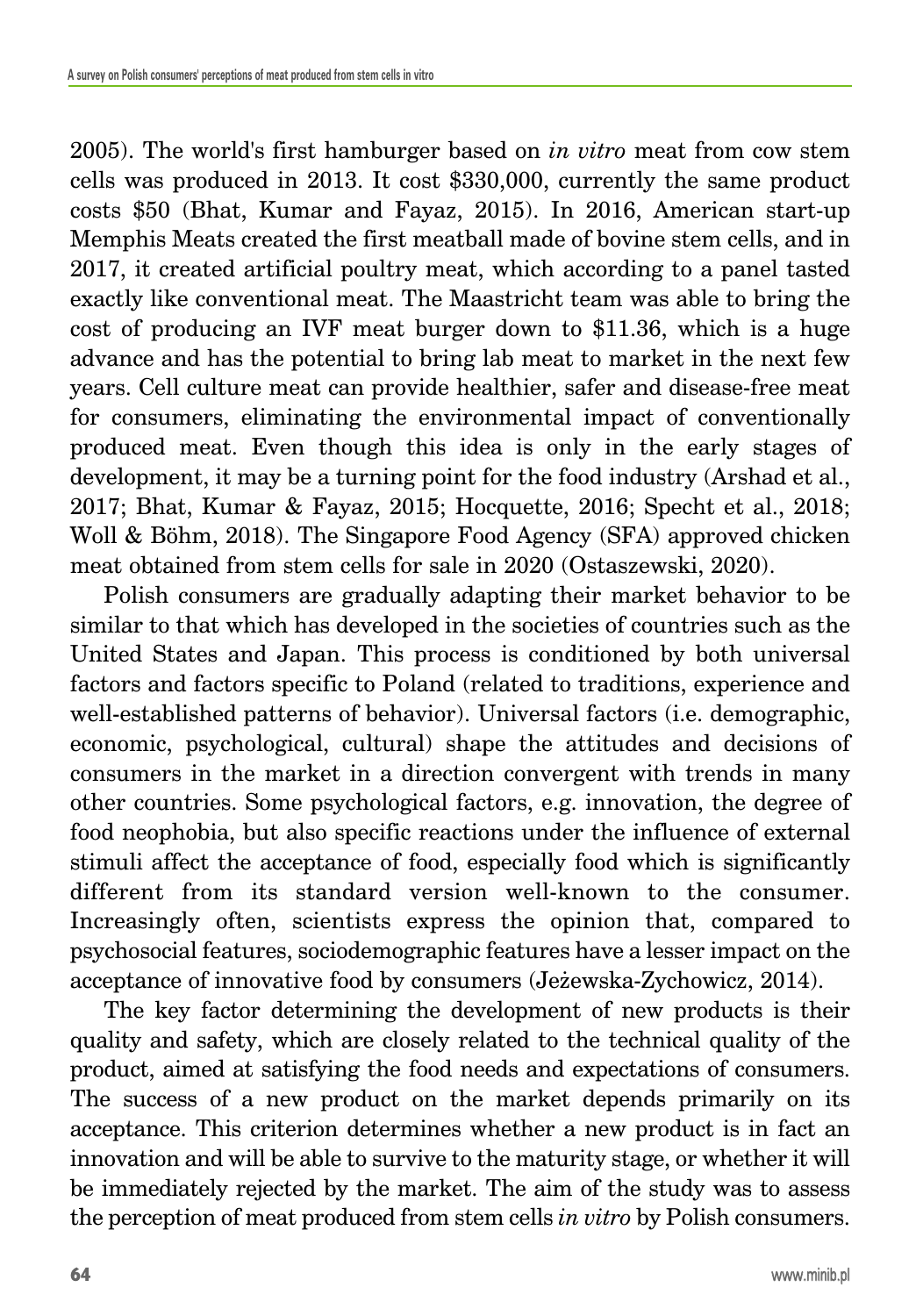# **Methodology**

The study used a survey as the research method. The study was voluntary and was conducted based on an internet survey addressed to people aged 12 to 60+. Convenience sampling of respondents was applied. The survey was conducted using a Computer-Assisted Web Interview (CAWI). The research sample consisted of 424 respondents with a diverse sociodemographic profile (Table 1). A total of 320 women and 104 men took

| <b>Feature</b>                         | $\lceil \% \rceil$ |
|----------------------------------------|--------------------|
| <b>Sex</b>                             |                    |
| woman                                  | 75.5               |
| man                                    | 24.5               |
| Age                                    |                    |
| $12-18$ years old                      | 13.2               |
| $19-25$ years old                      | 53.8               |
| $26-30$ years old                      | 16.5               |
| $31-40$ years old                      | 9.9                |
| $41-50$ years old                      | 2.4                |
| $51-60$ years old                      | 2.4                |
| 60 plus                                | 1.9                |
| Education                              |                    |
| basic                                  | 9.9                |
| vocational                             | 2.8                |
| medium                                 | 41.0               |
| higher                                 | 46.2               |
| Residence                              |                    |
| village                                | 22.6               |
| city up to $50,000$                    | 21.2               |
| city up to $100,000$                   | 11.3               |
| city up to 250,000                     | 11.8               |
| city with over 250,000                 | 33.3               |
| Declaration of the consumption of meat |                    |
| and meat products in the daily diet    |                    |
| I don't eat meat                       | 45.3               |
| I eat meat                             | 54.7               |

#### **Table 1. Structure of the sample**

part in the survey. The most numerous age group was 19–25, followed by the 26–30 and 12–18 age groups. In terms of education, the greatest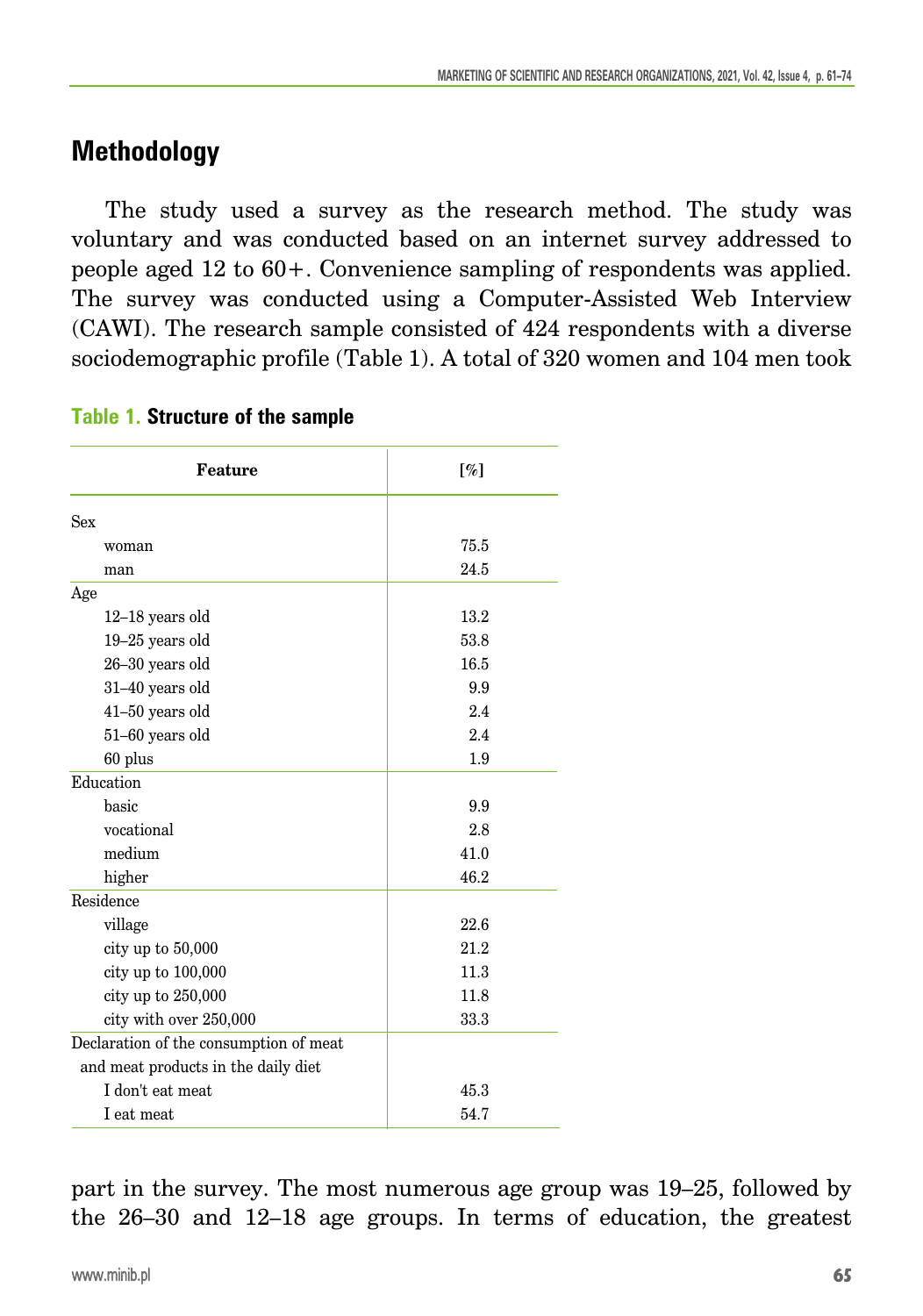number of people declared having higher and secondary education. There were fewer respondents with vocational and primary education. The largest number of respondents participating in the survey came from cities with more than 250,000 inhabitants, the next group were people from rural areas, then respondents from small towns up to 50,000 residents. The smallest number of respondents came from towns with up to 100,000 residents. 45.3% of the respondents declared that they do not consume meat and meat products in their daily diet. Analysis of variance (ANOVA) was performed to compare statistically significant differences of the results obtained. To verify the significance of differences between the mean values, Tukey's test ( $\alpha = 0.05$ ) and the chi-square test ( $p < 0.05$ ) were applied using the Statistica 13.0 computer software.

## **Results**

The results of the study indicate that over 1/3 of the respondents knew and correctly identified the concept of meat produced from stem cells *in vitro*, with the majority of women, people with higher education and people declaring that they do not include meat in their daily diet (Table 2). The responses were dominated by the following statements: cell meat, meat raised with animal protein, artificial meat, synthetic meat, meat from the laboratory. A chi-square test  $(p < 0.05)$  was conducted to examine the interdependence of the nominal variables. It was found that there were differences between the responses of men and women in terms of knowledge regarding IV meat  $(p = 0.915)$  and declaration of IV meat consumption ( $p = 0.958$ ). In addition, analysis of variance was used to test whether the degree of education of the respondents affected the knowledge of IVM. The results indicate that there are three distinct groups. The first group includes respondents with primary and vocational education, the second group includes respondents with secondary education, and the third group includes respondents with higher education. The significance of the differences between the values of group arithmetical means was assessed based on the calculated value of the F test (at the  $\alpha = 0.05$  level). Grouping of means into homogeneous groups was performed by Tukey's test. The results indicate the existence of three distinct groups. Group 1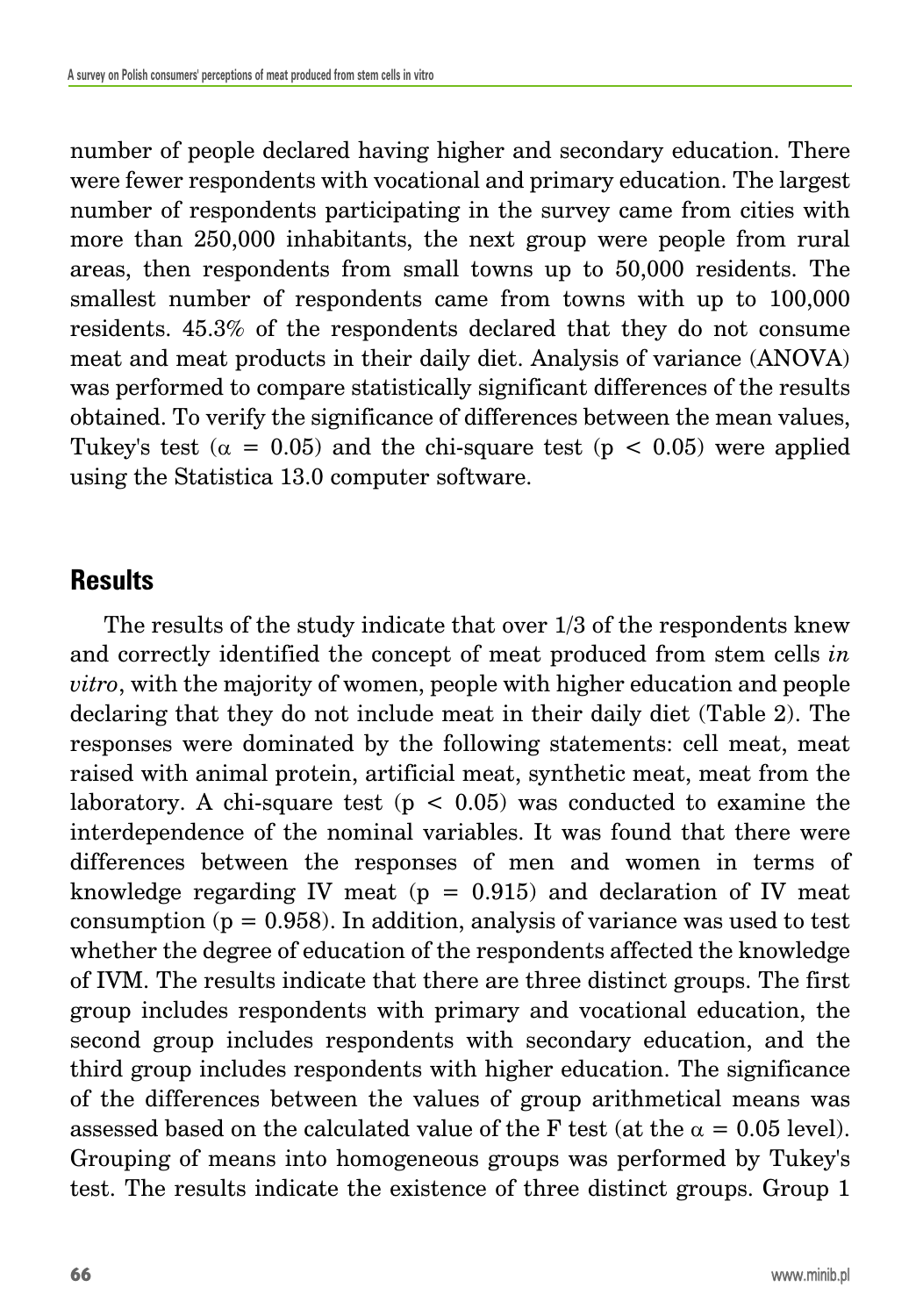includes respondents with primary and vocational education, group 2, respondents with secondary education, and group 3, respondents with higher education.

| Knowledge of the concept | <b>Sex</b>       |            |                                                 |        |
|--------------------------|------------------|------------|-------------------------------------------------|--------|
|                          | woman            |            | man                                             |        |
| I know                   | 41.8             |            | 30.8                                            |        |
| I do not know            | 58.2             |            | 69.2                                            |        |
|                          | <b>Education</b> |            |                                                 |        |
|                          | basic            | vocational | medium                                          | higher |
| I know                   | 4.8              | 8.3        | 34.5                                            | 50.5   |
| I do not know            | 95.2             | 91.7       | 65.5                                            | 49.5   |
|                          |                  |            | Declaration of consuming meat in the daily diet |        |
|                          | I eat meat       |            | I don't eat meat                                |        |
| I know                   | 23.7             |            | 55.1                                            |        |
| I do not know            | 76.3             |            | 44.9                                            |        |

## **Table 2. Distribution of responses regarding the declaration of knowledge of the concept of meat produced from stem cells (in%)**

The literature contains the results of studies of consumer attitudes towards names describing meat *in vitro*, which are contradictory. This may result in the lack of consumer acceptance. The results reported by Fernandes, Fantinel, de Souza, and Révillion (2019) show that the use of such names as *in vitro* meat, artificial meat, synthetic meat, laboratory meat, cultured meat, cultured beef is favorable for consumer perception, as these names suggest that the product does not require slaughter and is an alternative to current farming systems. It is part of our responsibility to the environment. On the other hand, the results of studies conducted by Asioli, Bazzani, and Nayga (2018) indicate that the name *in vitro* meat was rejected by consumers due to its "artificiality" and lack of naturalness. This is also confirmed by the results of the studies by Chriki and Hocquette (2020) and Siegrist, Sütterlin, and Hartmann (2018). Consuming products alternative to meat finds its audience mainly among vegetarians and people avoiding meat due to their religion, concern for animal well-being and the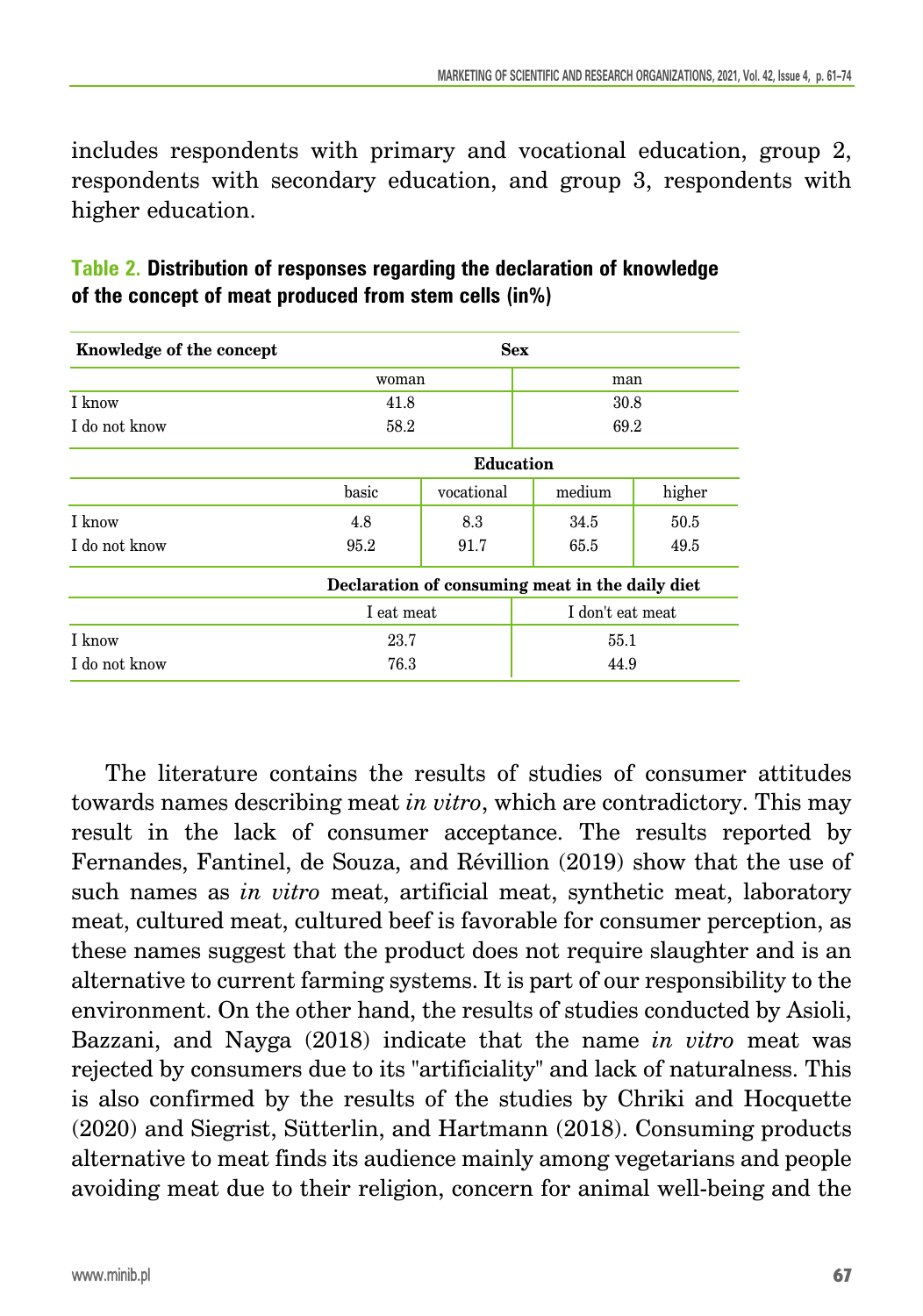environment, as well as people aware of the impact of meat consumption on health (Apostolidis & McLeay, 2016).

The next question tested the respondents' knowledge of the current state of development of *in vitro* meat production. The subjects were asked if they believed that meat from cell cultures had ever been grown on a technical scale. This question was answered in the affirmative by 75.0% of respondents, including 83.3% of the total number of people who declared they do not eat meat and 69.8% of people who consumed meat. The potential interest in the development of *in vitro* meat production technology, interest in the product was declared by 63.9% of the respondents, with women dominating (65.6% of all women participating in the study) and 59.6% of all men participating in the survey. Respondents in favor of the possibility of development had mainly higher and secondary education, respectively 70.4% and 60.3% of the total number of respondents with declared education.

The respondents were also asked about their willingness to try *in vitro* meat. The results are presented in Table 3. Among the respondents, 56.1% would be willing to try meat produced from stem cells, including 55.3% of the women and 62.5% of the men taking part in the study. It is also interesting that as many as 65.1% of respondents who consume meat regularly declared their willingness to try meat *in vitro*, while 45.8% of respondents declared not consuming meat. In the case of the respondents' education, no differences resulting from their education were observed. The greatest willingness to try meat from cell cultures was expressed by residents of large cities with over 250,000 inhabitants. The potential interest in *in vitro* meat is most strongly differentiated in terms of the education level of the respondents and their place of residence. Considering the age criterion, the greatest willingness to try this type of product was expressed by the group aged 26–30 and 19–25. None of the respondents aged 60 plus participating in the survey showed willingness to try *in vitro* meat. The respondents were also asked a question regarding the declaration of an acceptable purchase price for meat produced from stem cells *in vitro*. 93.9% of respondents declared that they are able to pay a higher price for *in vitro* meat compared to meat produced in conventional conditions, assuming its positive impact on the environment, health and comparable flavor, both among respondents declaring meat consumption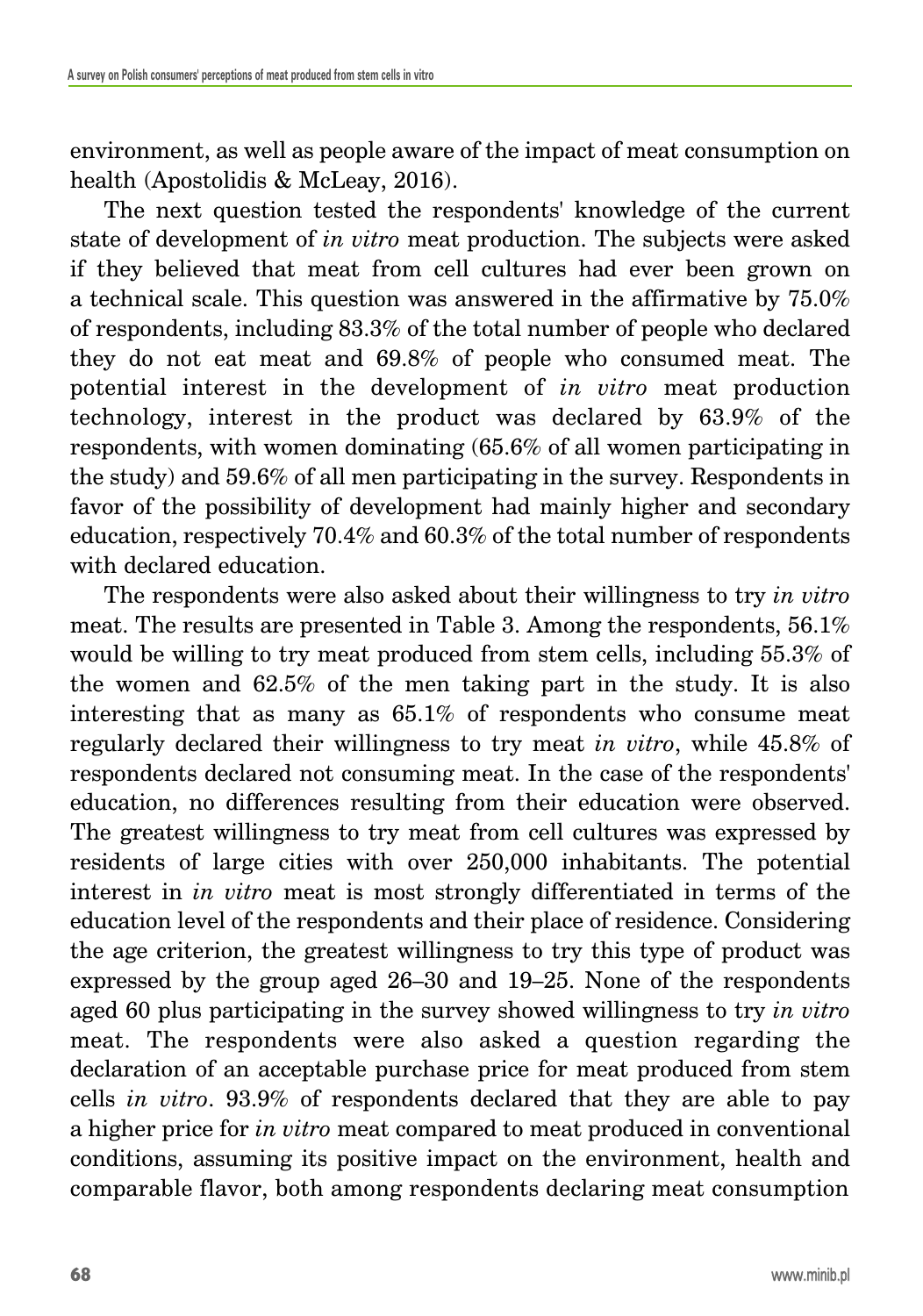### **Table 3. Distribution of responses regarding the declaration of willingness to try meat produced from stem cells** *in vitro* **(in %)**

| Feature                                | $\lceil \% \rceil$ |  |
|----------------------------------------|--------------------|--|
| <b>Sex</b>                             |                    |  |
| woman                                  | 55,3               |  |
| man                                    | 62.5               |  |
| Age                                    |                    |  |
| 12-18 years old                        | 57.1               |  |
| $19-25$ years old                      | 59.2               |  |
| 26-30 years old                        | 60.0               |  |
| 31-40 years old                        | 47.6               |  |
| $41-50$ years old                      | 40.0               |  |
| 51-60 years old                        | 50.0               |  |
| 60 plus                                | 0.0                |  |
| Education                              |                    |  |
| hasic                                  | 54.8               |  |
| vocational                             | 58.3               |  |
| medium                                 | 57.5               |  |
| higher                                 | 56.1               |  |
| Residence                              |                    |  |
| village                                | 64.6               |  |
| city up to 50,000                      | 62.2               |  |
| city up to $100,000$                   | 45.8               |  |
| city up to 250,000                     | 44.0               |  |
| a city with over 250,000               | 82.1               |  |
| Declaration of the consumption of meat |                    |  |
| and meat products in the daily diet    |                    |  |
| I don't eat meat                       | 45.8               |  |
| I eat meat                             | 65.1               |  |

and no consumption of meat, respectively 90.5 and 96.9%. There was a significant statistical difference between men and women  $(p = 0.992)$ , similarly between those who declared and those who did not declare consumption of meat and meat products in their daily diet ( $p = 0.918$ ). The results of the analysis of variance allow us to find significant differences between the groups of respondents from the age ranges of 12–18 years; 19–25 years old; 26–30 years and 51–60 years (group A) and from the age ranges 31–40 years; 41–50 years (group B). No significant differences were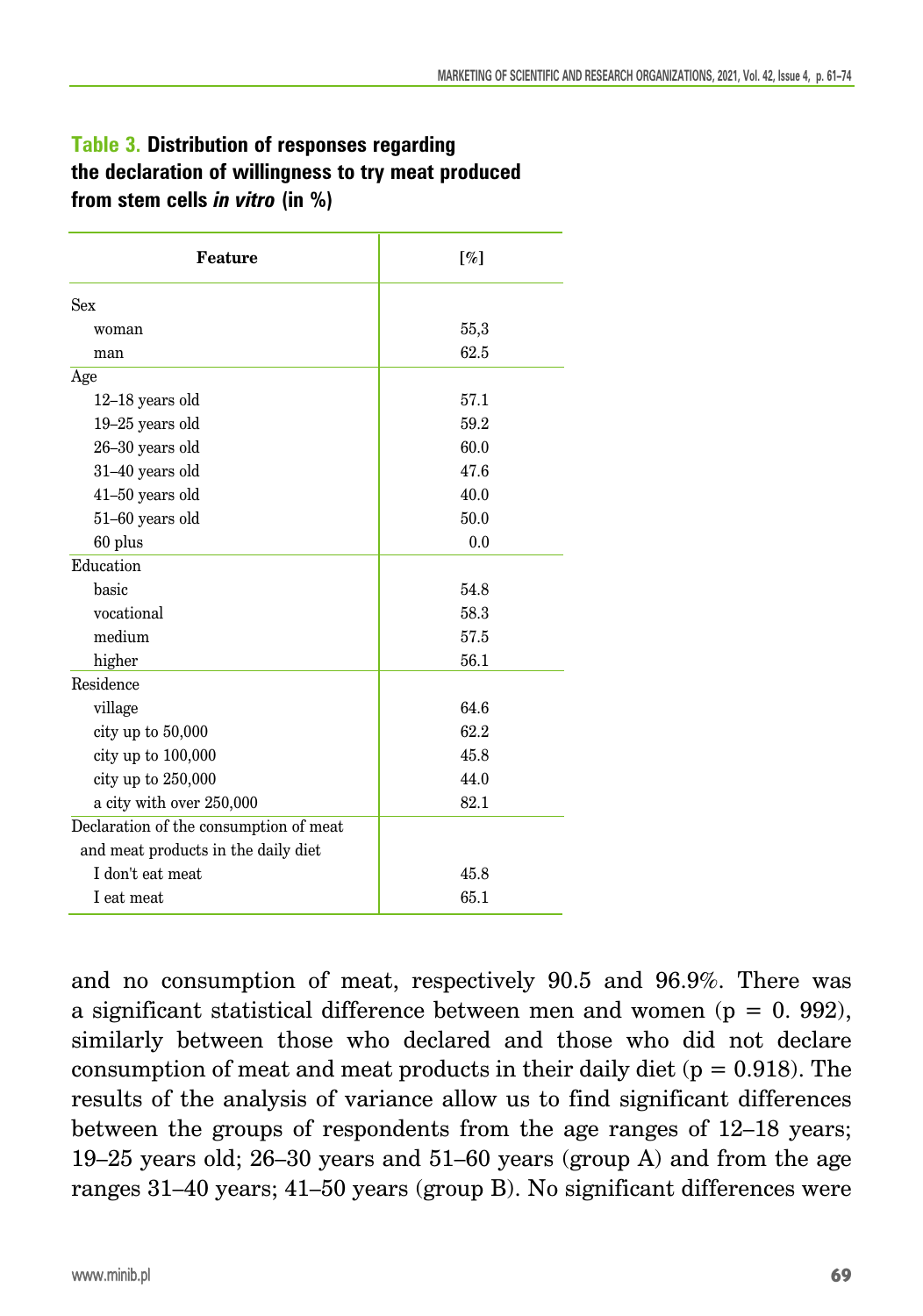found between the educational level of the respondents and their declarations (one group was distinguished). In terms of place of residence, significant differences were found between answers of respondents declaring a village and a town up to 50,000 inhabitants as their place of residence (group A) and answers of respondents living in towns up to 100,000 and up to 250,000 inhabitants (group B) and answers of respondents living in towns above 250,000 inhabitants (group C).

The results reported by Bryant, Szejda, Parekh, Desphande, and Tse (2019) indicate a potential market for *in vitro* meat. The willingness to try meat produced from stem cells was declared by 64.6% of respondents, 49.1% declared regular purchases of *in vitro* meat, and 48.5% would give up traditional meat for meat *in vitro* (Bryant et al., 2019). Less optimistic research results were obtained by the team of Hocquette (2015), which indicate that most better-educated respondents did not declare the regularity of purchasing *in vitro* meat; 1/3 replied "I don't know." Interesting results were also reported by the Verbeke et al. (2015), indicating the necessity to educate consumers regarding meat produced from stem cells. In studies carried out in Belgium, Portugal and Great Britain, along with the increase in substantive information on *in vitro* meat, and the benefits of eating, consumers changed their attitudes from the original feelings of "reluctance" and "unnaturalness" towards the benefits that can be achieved by consuming this the food category.

The respondents were asked about the advantages and disadvantages of meat produced from stem cells. Among the advantages the respondents most often mentioned aspects related to environmental protection, e.g. reduction of waste generated during meat breeding and processing, improvement of the condition of the natural environment, reduction of the greenhouse effect (34 people), no need to kill animals, including reducing their suffering (20 people), elimination of breeding animals for slaughter (15 people), the possibility of obtaining lower *in vitro* meat production costs compared to conventional meat (12 people) and increasing the market offer (10 people). Among the disadvantages or concerns related to the production of *in vitro* meat, the respondents mentioned: lower quality, including possible negative impact on human health, the possibility of mutation and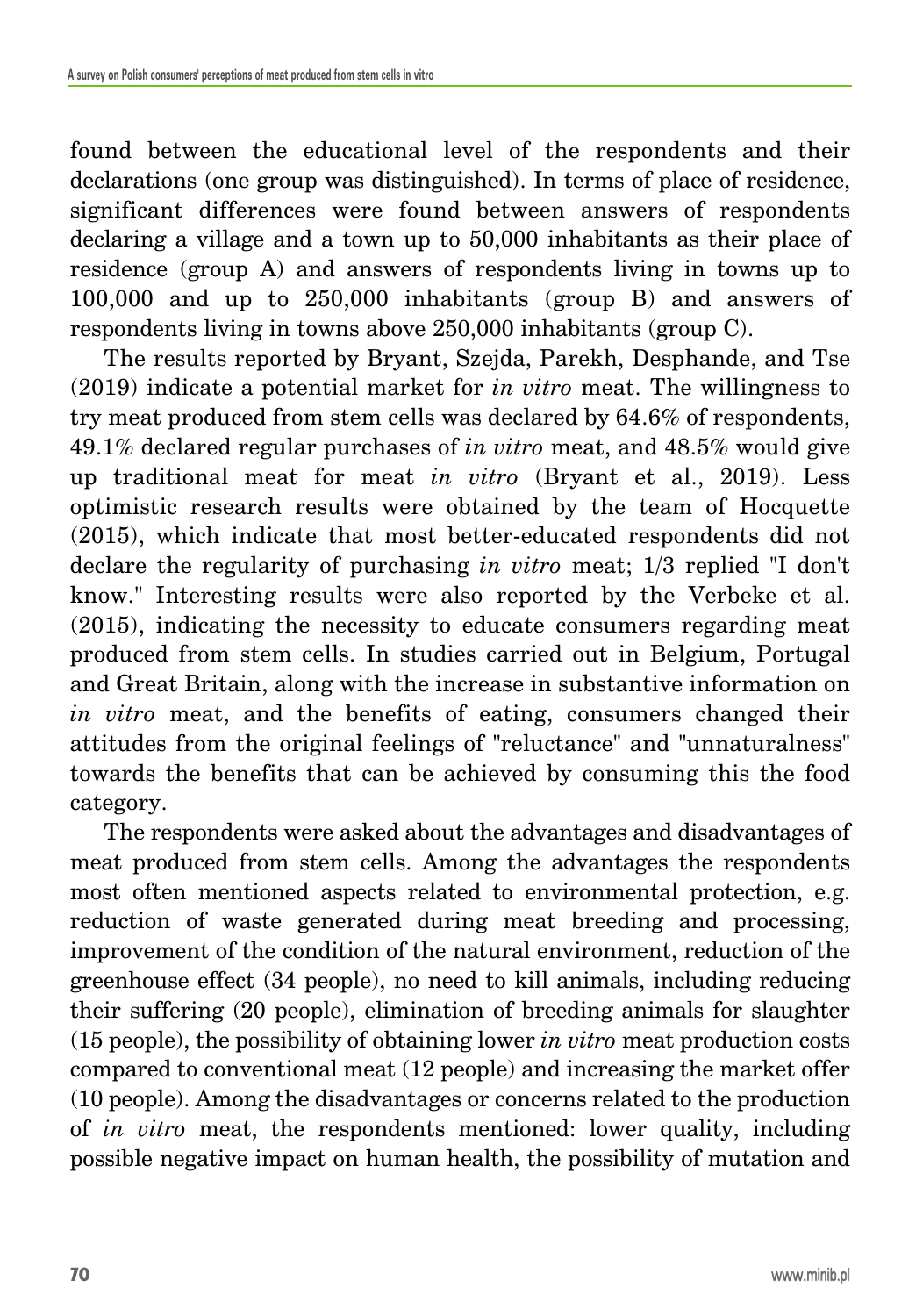the emergence of new diseases (84 people), constant interference with the animal's organism, possible complications during biopsy, suffering, death of animals, threat to species (18 people), too much interference with nature, artificiality of the product (18 people), much higher price compared to conventional meat (10 people), genetic modifications (10 people) and adding enhancers and accelerators of the meat breeding process *in vitro* (6 people). It is also interesting that scientists still do not agree whether cultures produced from stem cells will have a positive effect on the environment. Doubts concern the reduction of greenhouse gases, water consumption, and energy consumption (Alexander et al., 2017; Lynch & Pierrehumbert, 2019; MacLeod et al., 2013; Mattick et al., 2015; Tuomisto & de Mattos, 2011, Zabielski & Zarzyńska 2020).

The purposive selection of respondents used in the study (Internet users), means that the results and conclusions obtained do not provide a basis for generalization to the entire population. They make an interesting contribution to further research.

## **Conclusions**

Meat produced from stem cells is presented as a humane, beneficial alternative to the progressive degradation of the environment compared to meat produced in traditional conditions. The results of the study showed a diverse range of interest among Polish consumers in meat produced from stem cells *in vitro*. Many respondents were not able to clearly define their preferences for this type of product. Young people showed the greatest positive interest in innovative *in vitro* meat. The greatest concerns expressed by Polish consumers were related to the lack of knowledge about this type of food, the lack of its inherent naturalness and potential negative health effects. The information obtained in this study may constitute a valuable information base for producers in the context of creating the quality and innovation of their product offer.

The development of new alternative meats is in line with the initiative of the European Commission Food 2020 to create sustainable food systems that lead to a climate-friendly and healthy Europe (an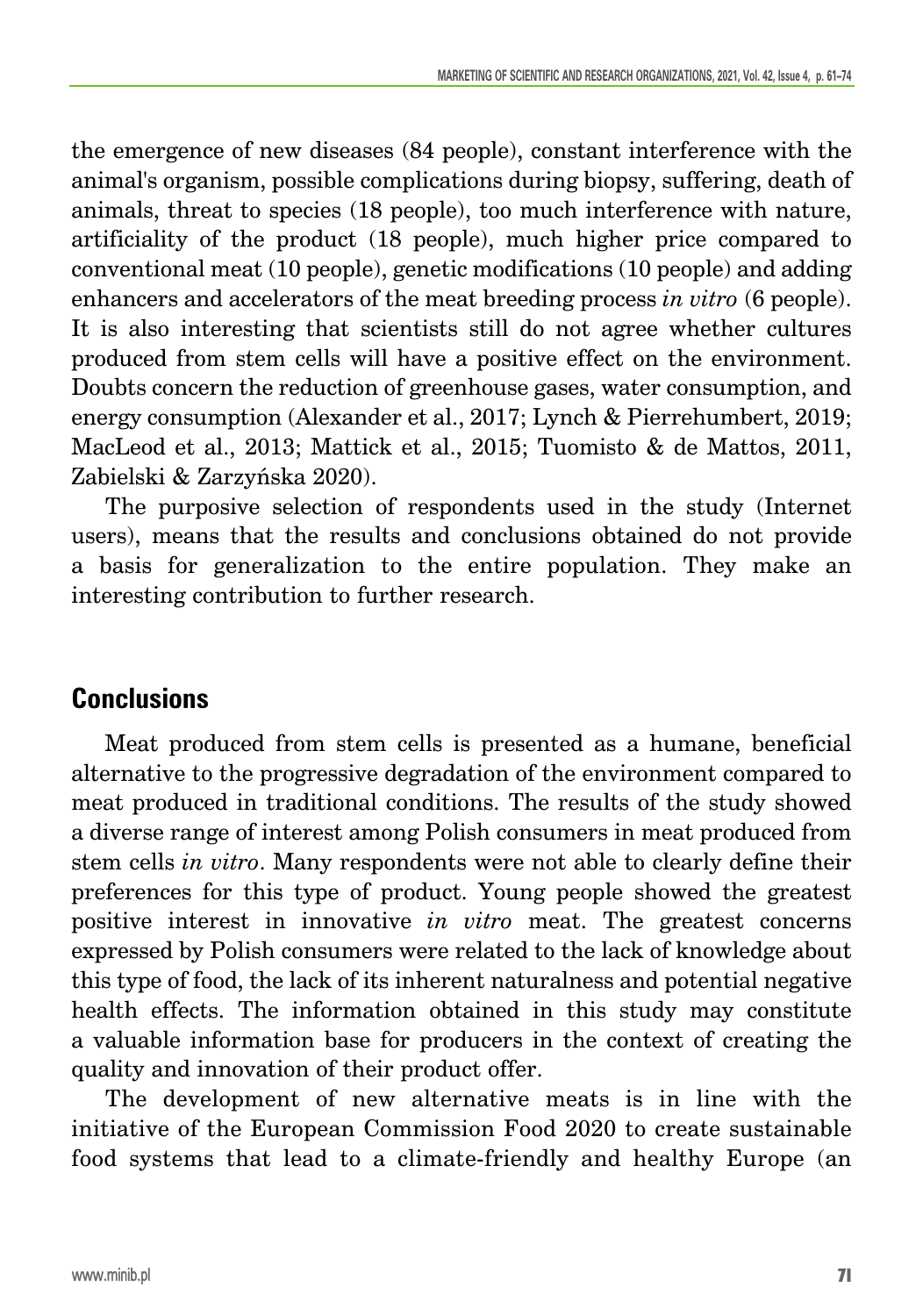agenda for a climate-smart and sustainable food system for a healthy Europe). Directions and prospects for *in vitro* meat development will depend on consumer acceptance, the knowledge of consumers and factors such as: social, environmental, economic technologies, as well as legal regulations.

## **Co-financed by the "Doskonała nauka" Program of the Minister of Science and Higher Education**

# **References**

- 1. Alexander, P., Brown, C., Arneth, A., Dias, C., Finnigan, J., Moran, D., & Rounsevell, M. D. A. (2017). Could consumption of insects, cultured meat or imitation meat reduce global agricultural land use? *Global Food Security*, *15*, 22–32.
- 2. Apostolidis, C., & McLeay, F. (2016). Should we stop meating like this? Reducing meat consumption through substitution. *Food Policy*, *65*, 74–89.
- 3. Arshad, M. S., Javed, M., Sohaib, M., Saeed, F., Imran, A., & Amjad, Z. (2017). Tissue engineering approaches to develop cultured meat from cells: A mini review. *Cogent Food & Agriculture*, *3*(1), 1320814.
- 4. Asioli, D., Bazzani, C., & Nayga, R. M. (2018). *Consumers' valuation for lab produced meat: an investigation of naming effects*. American Agricultural Economics Association (AAEA) Annual Meeting. Washington, DC.
- 5. Bhat, Z. F., Kumar, S., & Fayaz, H., (2015). *in vitro* meat production: Challenges and benefits over conventional meat production. *Journal of Integrative Agriculture*, *14*(2), 241–248.
- 6. Bryant, C., Szejda, K., Parekh, N., Desphande, V., & Tse, B. (2019). A survey of consumer perceptions of plant-based and clean meat in the USA, India, and China. *Frontiers in Sustainable Food Systems*, *3*, 11.
- 7. Bueschke, M., Kulczyński, A., Gramza-Michałowska, & A., Kubiak, T. (2017). Alternatywne źródła białka w żywieniu człowieka [Alterantive sources of protein in human nutrition]. *Zeszyty Naukowe Szkoły Głównej Gospodarstwa Wiejskiego w Warszawie — Problemy Rolnictwa Światowego*, *17*(3), 49–59.
- 8. Chriki, S., & Hocquette, J-F. (2020). The Myth of Cultured Meat: A Review. *Frontiers in Nutrition*, *7*, 7.
- 9. de Boer, J., Schösler, H., & Aiking H. (2014). "Meatless days" or "less but better"? Exploring strategies to adapt Western meat consumption to health and sustainability challenges. *Appetite*, *76*, 120–128.
- 10. Edelman, P. D., McFarland, D. M, Mironov, V. A., & Matheny, J. G. (2005). *in vitro*cultured meat production. *Tissue Engineering*, *11*(5–6), 659–662.
- 11. Fernandes, A. M., Fantinel, A. L, de Souza, A. R. L., & Révillion, J. P. P. (2019). Trends in cultured meat: a bibliometric and sociometric analysis of publication. *Brazilian Journal of Information Science*, *13*(3), 56–67.
- 12. Florek, A. (2014). Analogi mięsa charakterystyka i perspektywy [Meat Analogues Characteristics and Prospects]. *Przemysł Spożywczy*, *68*(1), 25–28.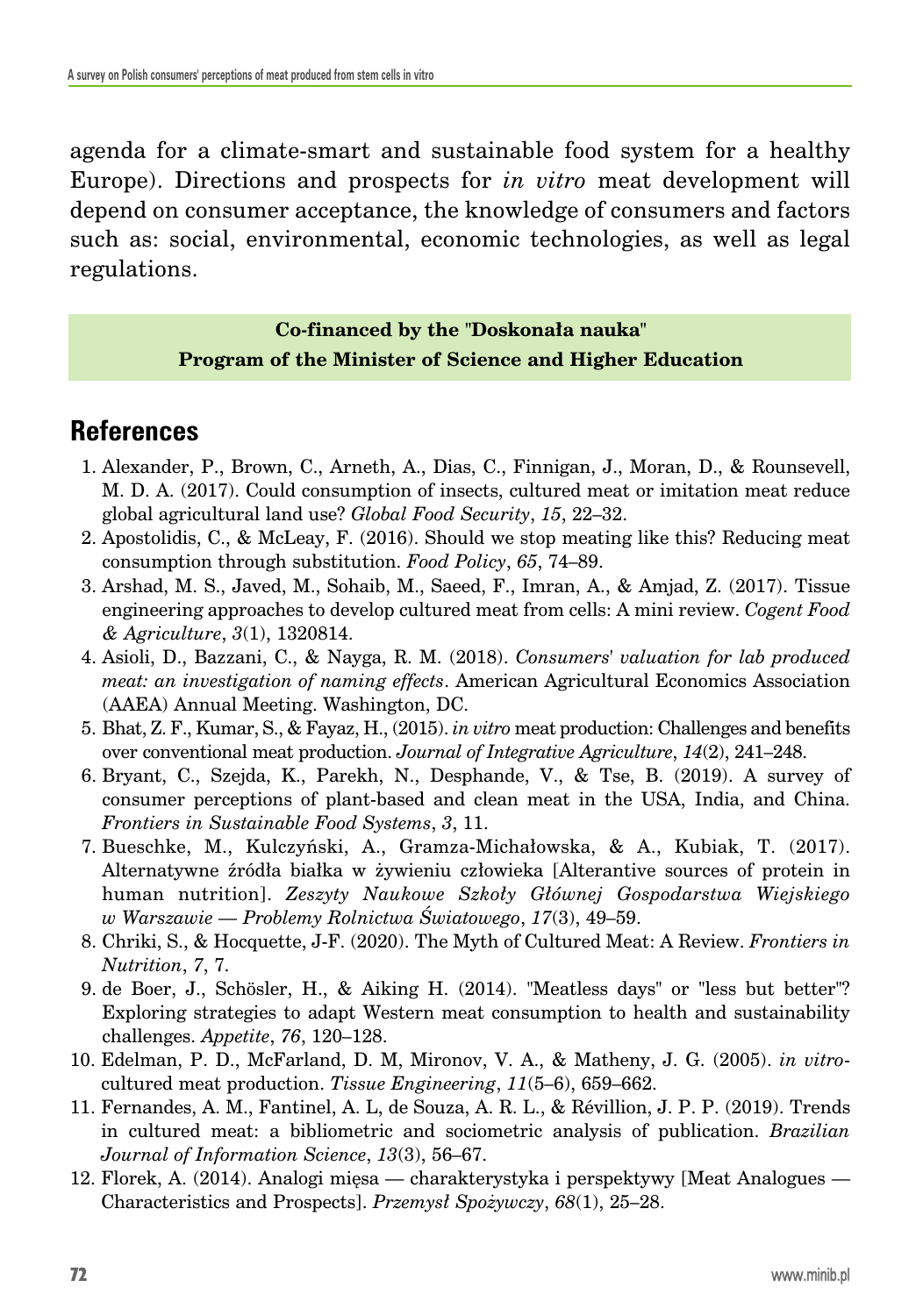- 13. Gerber, P. J., Steinfeld, H., Henderson, B., Mottet, A., Opio, C., Dijkman, J., & Falcucci, A. (2013). *Tackling Climate Change through Livestock — A Global Assessment of Emissions and Mitigation Opportunities*. Rome: Food and Agriculture Organization of the United Nations.
- 14. Hocquette, A, Lambert, C., Sinquin, C., Peterolff, L., Wagner, Z., Bonny, S. P. F., Lebert, A., & Hocquette, J.-F. (2015). Educated consumers don't believe artificial meat is the solution to the problems with the meat industry. *Journal of Integrative Agriculture*, *14*(2), 273–284.
- 15. Hocquette, J.-F. (2016). Is *in vitro* meat the solution for the future? *Meat Science*, *120*, 167–176.
- 16. Jakubczyk, E. (2017). Drukowanie żywności w 3D. Nowe technologie [Printing food in 3D — New Technologies]. *Przemysł Spożywczy*, *71*(1), 2–7.
- 17. Jeżewska-Zychowicz, M. (2014). Uwarunkowania akceptacji konsumenckiej innowacyjnych produktów żywnościowych [Conditions for Consumer Acceptance of Innovative Food Products]. *ŻYWNOŚĆ. Nauka. Technologia. Jakość*, *21*(6), 5–17.
- 18. Lynch, J., & Pierrehumbert, R. (2019). Climate impacts of cultured meat and beef cattle. *Frontiers in Sustainable Food Systems*, *3*, 5.
- 19. MacLeod, M., Gerber, P., Mottet, A., Tempio, G., Falcucci, A., Opio, C., Vellinga, T., Henderson, B., & Steinfeld, H. (2013). *Greenhouse gas emissions from pig and chicken supply chains — A global life cycle assessment*. Rome: Food and Agriculture Organization of the United Nations.
- 20. Mattick, C. S., Landis, A. E., Allenby, B. R., & Genovese, N. J. (2015). Anticipatory life cycle analysis of *in vitro* biomass cultivation for cultured meat production in the United States. *Environmental Science & Technology*, *49*(19), 11941–11949.
- 21. Ostaszewski, J. (2020). Mięso hodowane komórkowo zatwierdzone w Singapurze [Cell Cultured Meat Approved in Singapore]. *Food Fakty*. https://foodfakty.pl/miesohodowane-komorkowo-zatwierdzone-w-singapurze (17.09.2021)
- 22. Siegrist, M., Sütterlin, B., & Hartmann, C. (2018). Perceived naturalness and evoked disgust influence acceptance of cultured meat. *Meat Science*, *139*, 213–219.
- 23. Specht, E. A., Welch, D. R, Rees Clayton, & E. M., Lagally, C. D. (2018). Opportunities for applying biomedical production and manufacturing methods to the development of the clean meat industry. *Biochemical Engineering Journal*, *132*, 161–168.
- 24. Tuomisto, H. L. & de Mattos, M. J. T. (2011). Environmental impacts of cultured meat production. *Environmental Science & Technology*, *45*(14), 6117–6123.
- 25. Verbeke, W., Marcu, A., Rutsaert, P., Gaspar, R., Seibt, B., Fletcher, D., & Barnett, J. (2015). "Would you eat cultured meat?": Consumers' reactions and attitude formation in Belgium, Portugal and the United Kingdom. *Meat Science*, *102*, 49–58.
- 26. Verbeke, W., Pérez-Cueto, F. J., Barcellos, M. D. D., Krystalli, A., & Grunert, K. G. (2010). European citizen and consumer attitudes and preferences regarding beef and pork. *Meat Science*, *84*(2), 284–292.
- 27. Woll, S. & Böhm, I. (2018). In-vitro meat: A solution for problems of meat production and meat consumption? *Ernaehrungs Umschau International*, *65*(1), 12–21.
- 28. Zabielski, R. & Zarzyńska, J. (2020). Wyzwania związane z produkcją sztucznego mięsa [Challenges related to the production of artificial meat]. *Życie Weterynaryjne*, *95*(2), 74–80.